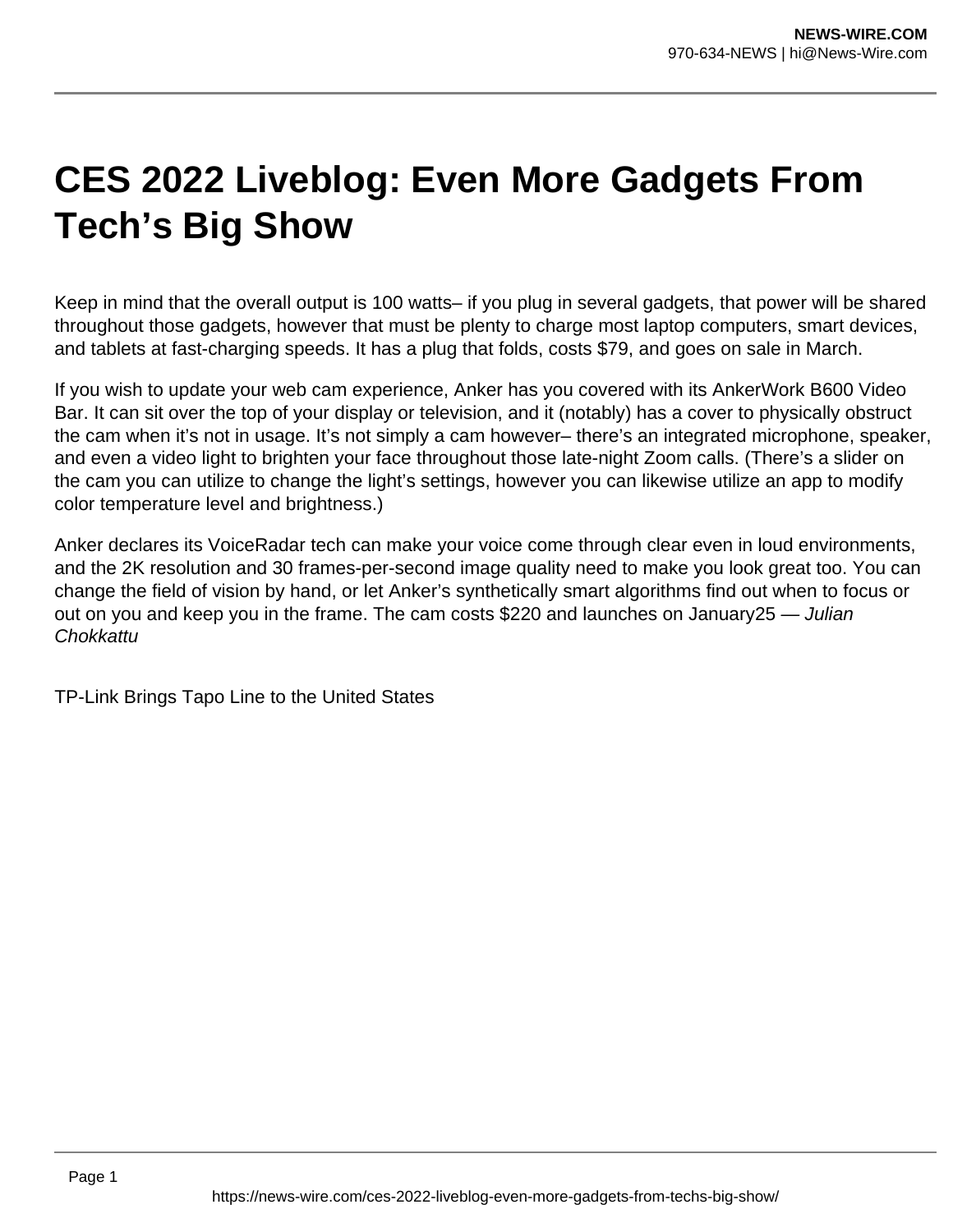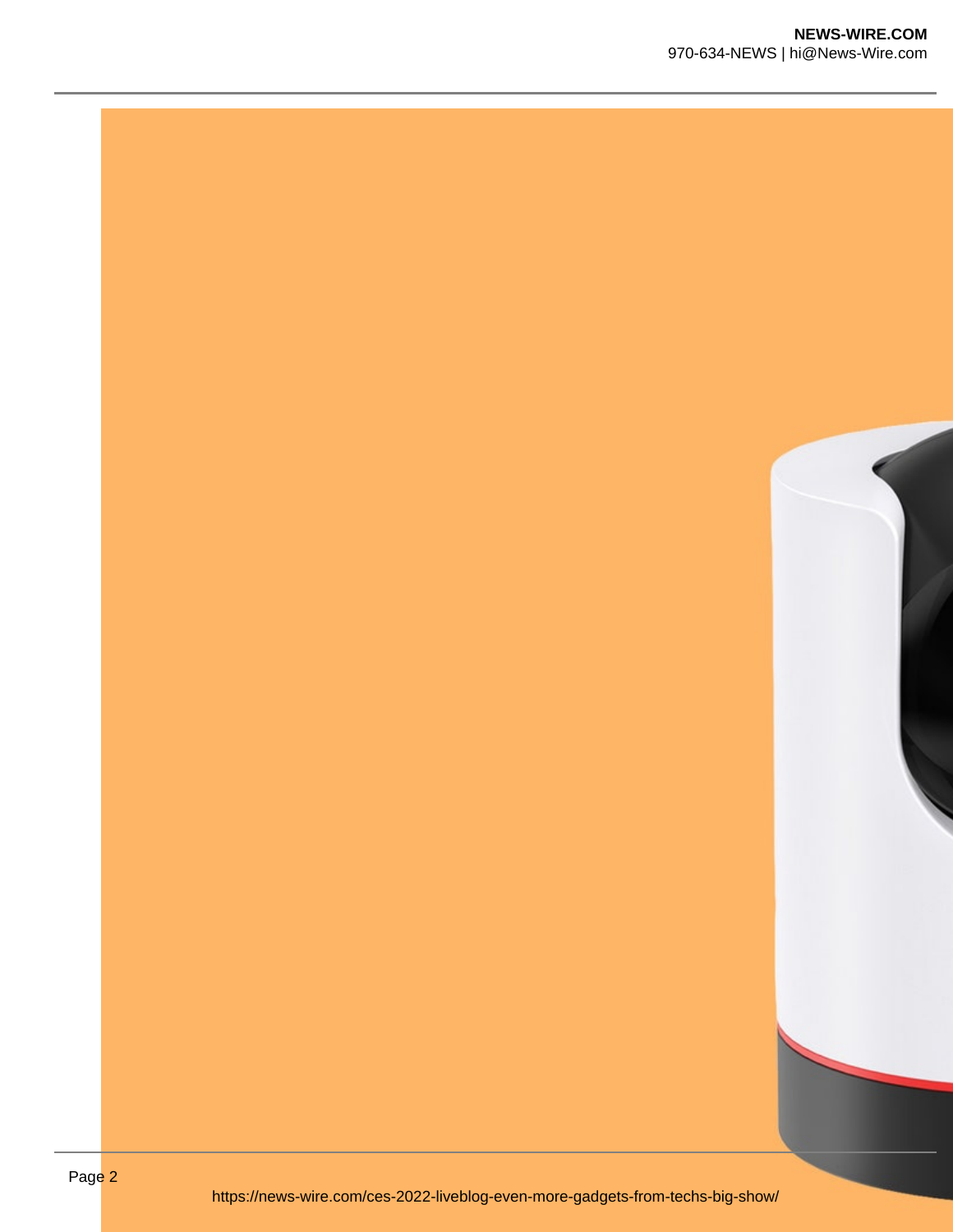## Photograph: TP-Link

In addition to the brand-new routers TP-Link flaunted today, the business likewise revealed that it's bringing its Tapo clever house items to the United States. The Tapo line will consist of 4 security electronic cameras, consisting of the 2K C220 Pan and Tilt Camera with a lens that can be physically concealed behind a shutter when you desire personal privacy– that's a function I enjoy in any wise house electronic camera. There will likewise be a floodlight electronic camera and 2 other outside web cams, one wired and one battery-powered.

Thankfully, Tapo items will have two-way authentication at launch, and items under the Kasa brand name (likewise owned by TP-Link) will be getting that too, according to the business. The Tapo line likewise consists of other wise items like plugs, lighting alternatives, sensing units, and a clever center. — Medea Giordano

Tracking the Metaverse at CES

A thread:

## **Twitter material**

This material can likewise be seen on the website it stems from.

Lenovo Upgrades ThinkPads With Better Webcams, New Chips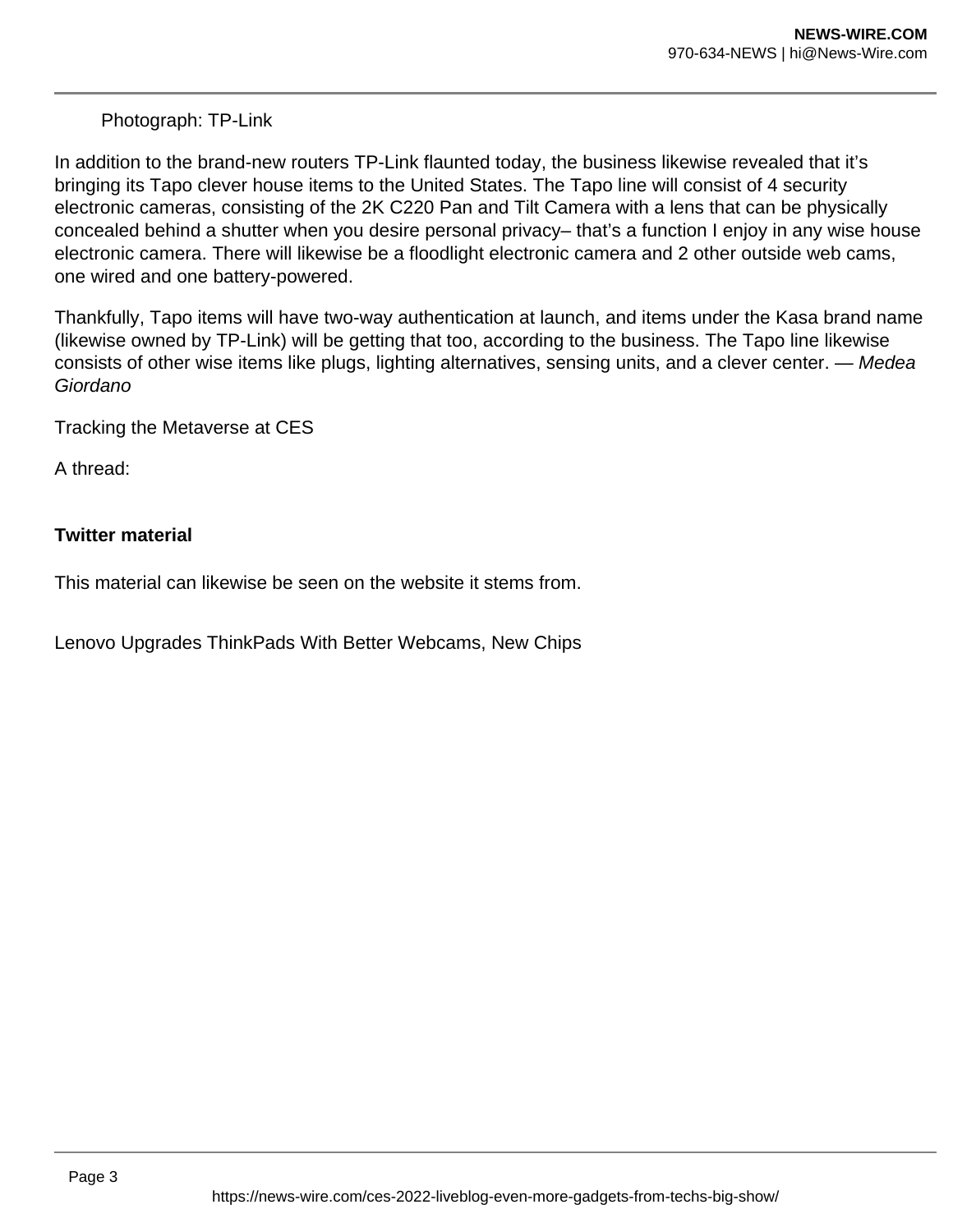**Chichecorp** 

 $\overline{\mathcal{L}}$ 



https://news-wire.com/ces-2022-liveblog-even-more-gadgets-from-techs-big-show/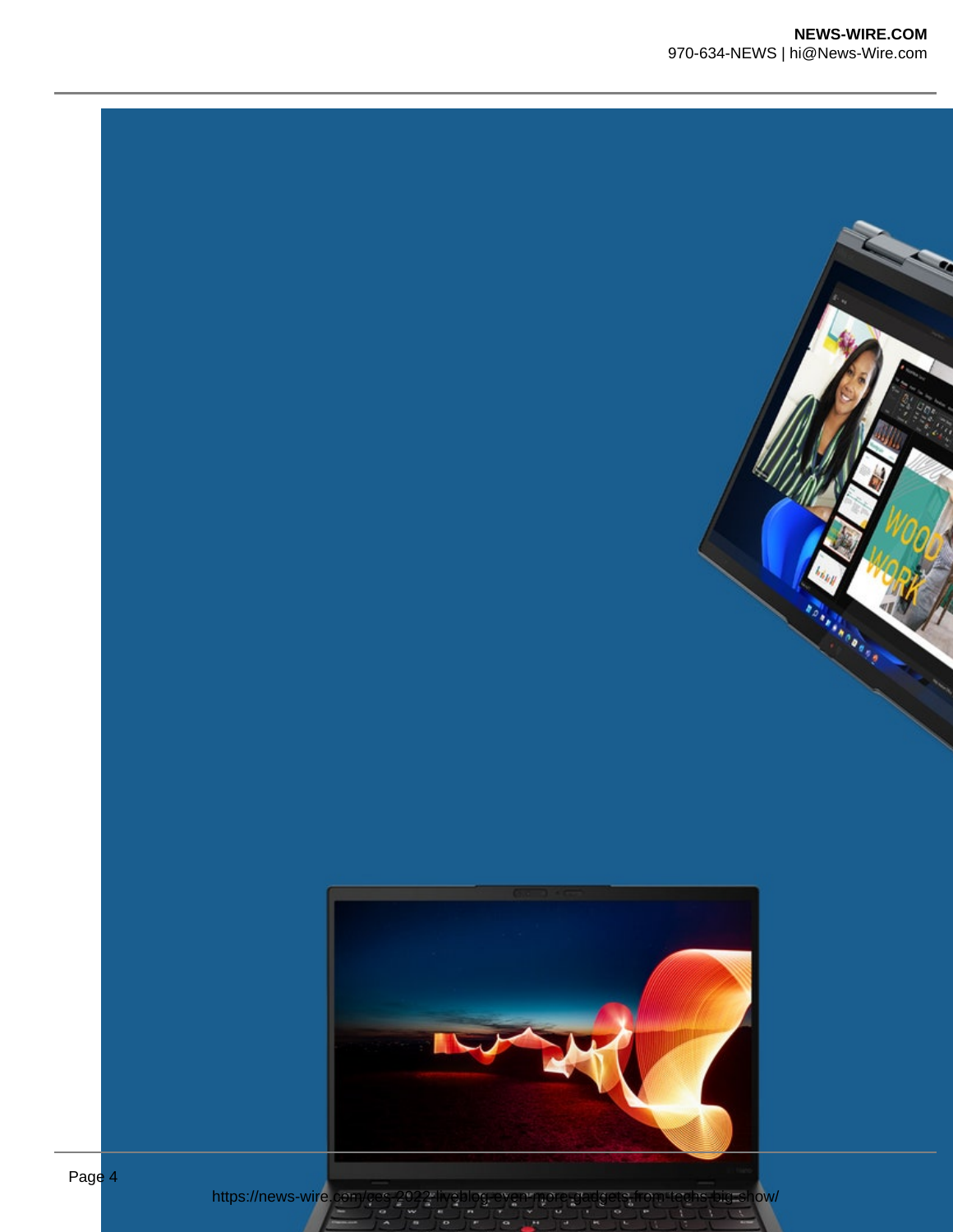Lenovo ThinkPad X1 lineup.

Photograph: Lenovo

Lenovo has actually upgraded its ThinkPad X1 line. 3 designs– the Carbon, Yoga, and Nano– all get brand-new 12 th-generation Intel chips, in addition to RAM and storage upgrades. I'm specifically delighted to see that there are updated Full HD web cams. As much as I like ThinkPads, previous designs' web cams were seriously doing not have in today's world. Ideally these brand-new video cameras, which have much larger sensing units, will be a huge action up. The Yoga and Carbon will likewise be readily available with OLED display screens, 4K for the Yoga and 2.8 K for the Carbon. The Nano, which was my preferred laptop computer I checked last year, does not get OLED.– Scott Gilbertson

Panasonic's 7-in-1 Oven Ferments and Stews

## **Content**

This material can likewise be seen on the website it stems from.

Panasonic HomeChef 7-in-1 Compact Oven

There's a neverending list of counter top devices that guarantee hassle-free cooking. Panasonic debuted its latest competitor today, and it's a microwave. The HomeChef 7-in-1 Compact Oven can relatively do it all, from steaming to convection baking to sterilizing. It can likewise ferment and stew, in addition to air fry, indicating this device might in theory change a couple of kitchen area counter campers. The device functions 18 pre-set meal choices, and simply a single four-button control system. It's difficult to discover a home appliance that enables both baking bread and making soup, and even harder to discover one that carries out both jobs skillfully. We'll see if it can come April, when it comes out for a MSRP of \$500– Louryn Strampe

Panasonic Partners with Steam for Compact VR Glasses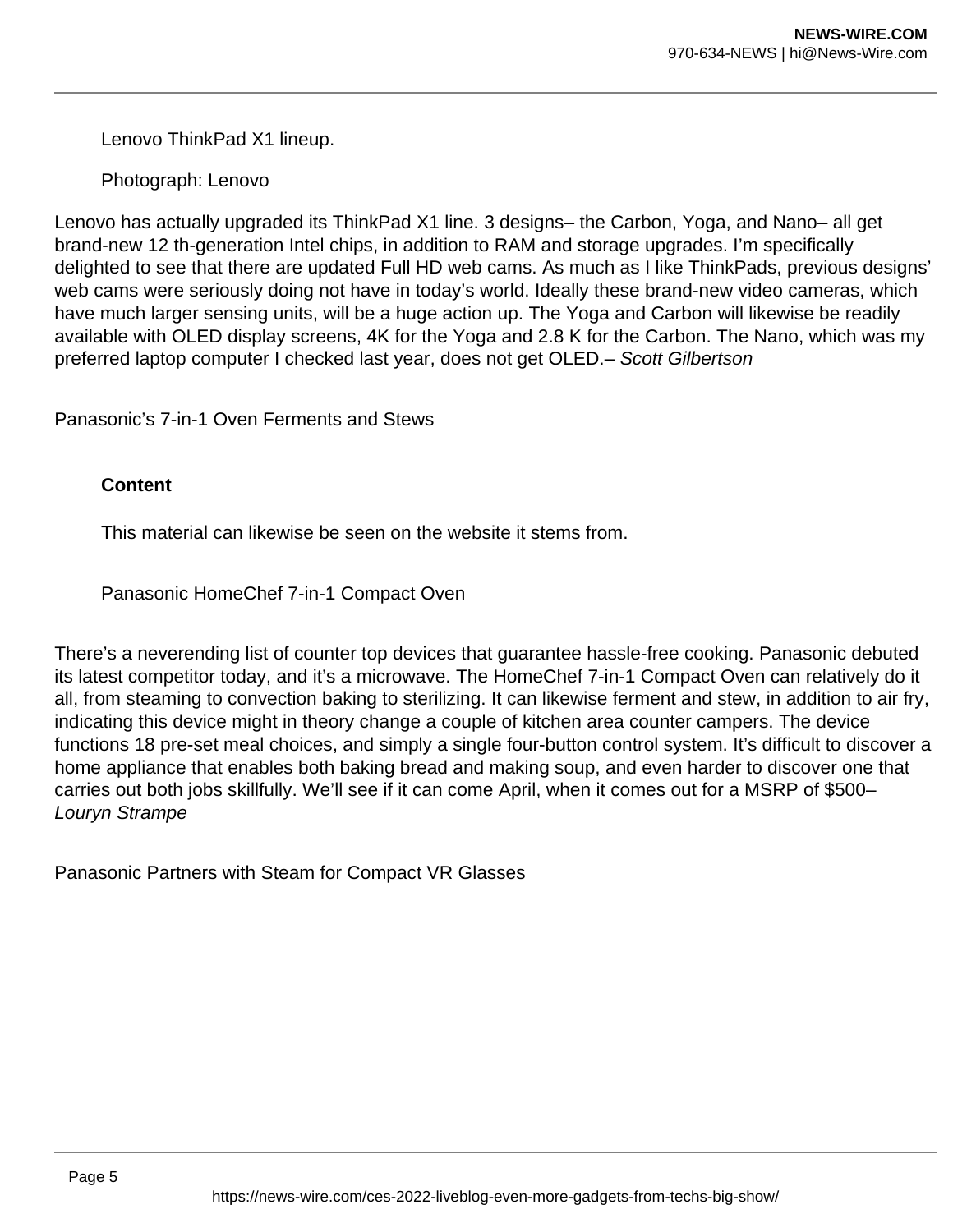